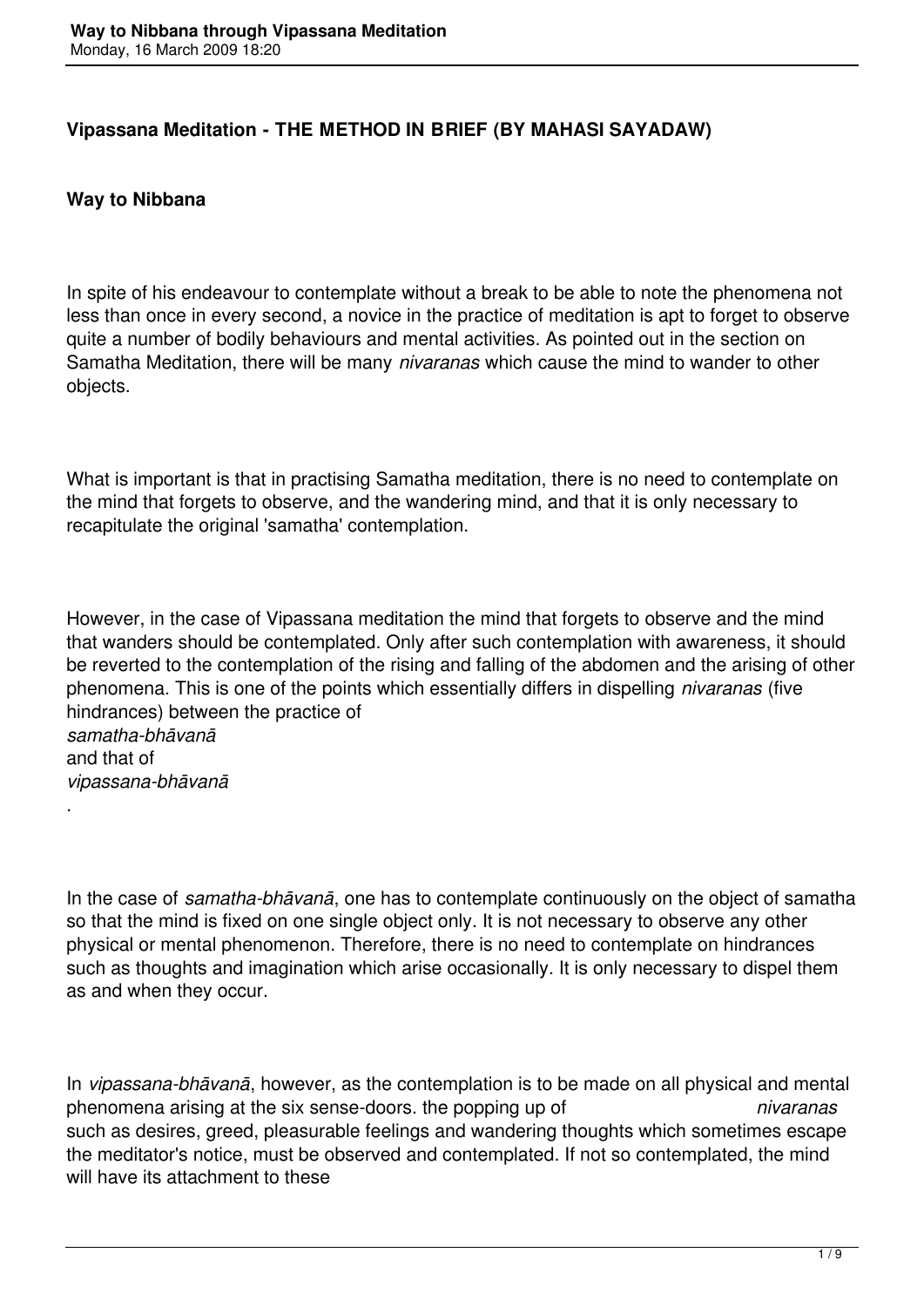#### *nivaranas*

with a wrong view that they are permanent, pleasurable and 'atta' (Self). So, when such mental formations arise, it is not just enough to merely disregard them as in the case of samatha.

More convincingly, it may be stated that the task of vipassana practice will be accomplished only if contemplation is also made on them so as to know correctly the real nature with their natural and usual characteristics and to get detached from them. When repeated contemplation is made many times in the manner described above, the wandering mind will almost entirely disappear and with its disappearance, the mind will be free from hindrances. If the mind flits away from the object of contemplation, it can at onc e be noticed and contemplated, and by doing so the mind will immediately cease to wander.

Even at times when the mind tends to leave its contemplated object, it can immediately be observed and contemplated. The mind will then cease to wander making it possible to proceed with the usual contemplation without interruption. At this level of the contemplation, the contemplating mind always closely fits in fixedly with its object of contemplation. This fixedness of mind (samadhi) is Vipassana-khanikasamadhi (momentary concentration of insight).

The mind now being free from *nivaranas* such as *kammacchanda* (sensuous lust) is, therefore, on equal footing with *upacar a-samadhi*  (proximate concentration) in the path of *samatha-bhāvanā*

. As the mind is no longer mixed up with any hindrances that cause the mind to wander, and being purified forming a continuous chain of identical thoughts deep in one-pointedness of the mind in the act of contemplation, it is called

#### *Citta- Visuddhi*

(Purity of mind). Then the material or physical phenomena such as, rising and falling (of the abdomen) etc., which are being observed and noted, are perceived at every moment of contemplation distinctively without mixing up with the knowing mind (nama) and other material objects (rupa).

# **Stages of Insight-Knowledge**

Also, the mental phenomena such as the act of contemplating, consciousness of thoughts, act of seeing, etc., are also perceived at every moment of contemplation as distinguished from material phenomena and other mental phenomena. Even at every moment of breathing, the body that is known and the knowing mind are observed and noted with clear distinction. This knowledge of discernment distinguishing between mind and matter is known as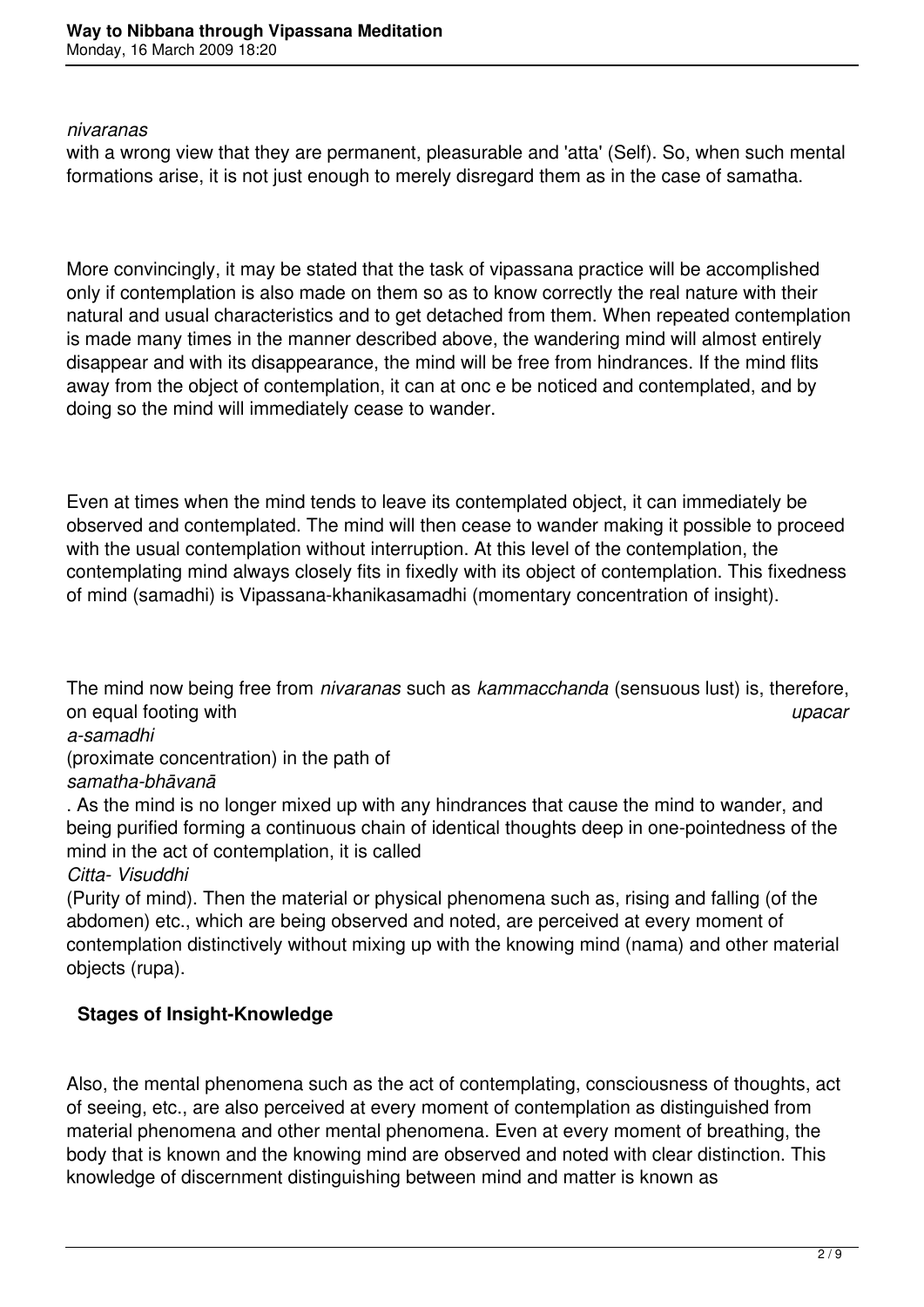"namarupa-pariccheda ñana." When this insight-knowledge has been developed many a time, the known material object such as the phenomena of 'rising and falling' and the knowing mind which realizes the act of seeing, knowing, etc., are clearly understood as being only *rupa* (matter that has no sensitivity of knowing things) and 'nama' (mind which has the power or sense of knowing, seeing or feeling the material objects and mental activities) which in fact constitute the two main factors of this bodily existence.

Apart from these two constituents of life existence, there is no 'atta,' or Self, and knowing this well one becomes elated. This realization of knowledge in the course of contemplation is called "Ditthi- Visuddhi" (Purity of View). On proceeding further with the contemplation, it will be appreciated for having perceived that the material and mental phenomena that are arising in the body are the results of cause and effect.

For illustration: The disciple is pleased for having perceived the fact that because of the mind intending to bend or stretch or move or change the posture, there arise the action of bending, stretching, moving; or changing; because of the fluctuations of temperature, condition in the physical body changes either by being hot or cold; and because of the partaking of food there arises formations of the physical energy. Again he perceives with satisfaction that because of the presence of the eye and visual object, ear and sound, etc., the act of seeing, hearing etc., has occurred; and because of the volitional attentiveness, the mind reaches its sense-object. Again, he perceives with entire satisfaction that because of 'Avijja' (ignorance or delusion) things appear as being fine and pleasurable; because of 'tanha' (cravings) all kinds of deeds are performed after premeditation, being willing to get better-off and delighted or obtain satisfaction: and because of attachment to such actions, thoughts and performances there arise afresh 'viññana' (consciousness): and that the phenomenon of death is nothing but the eventual passing away or disappearance of such consciousness; and that the new life existence (another birth) is the resurgence of such mental consciousness together with the new corporeal body to be depended upon, and so forth.

This distinguishing knowledge of Dependant Origination of cause and effect is known as "paccayapariggahaña na" (the knowledge that distinguishes between cause and effect). When it is realized that this process of Dependent Origination is result of the relativity of cause and effect, he becomes aware of the fact that matter and mind (rupa and nama) had also arisen in the past and that in future also similar occurrences of matter and mind will again take place. Such realization of knowledge with inner satisfaction is called 'Kankha-Vitarana-Visuddhi' (purity arising from having overcome doubts).

Before the realization of the right knowledge of rupa and nama as being taking place within the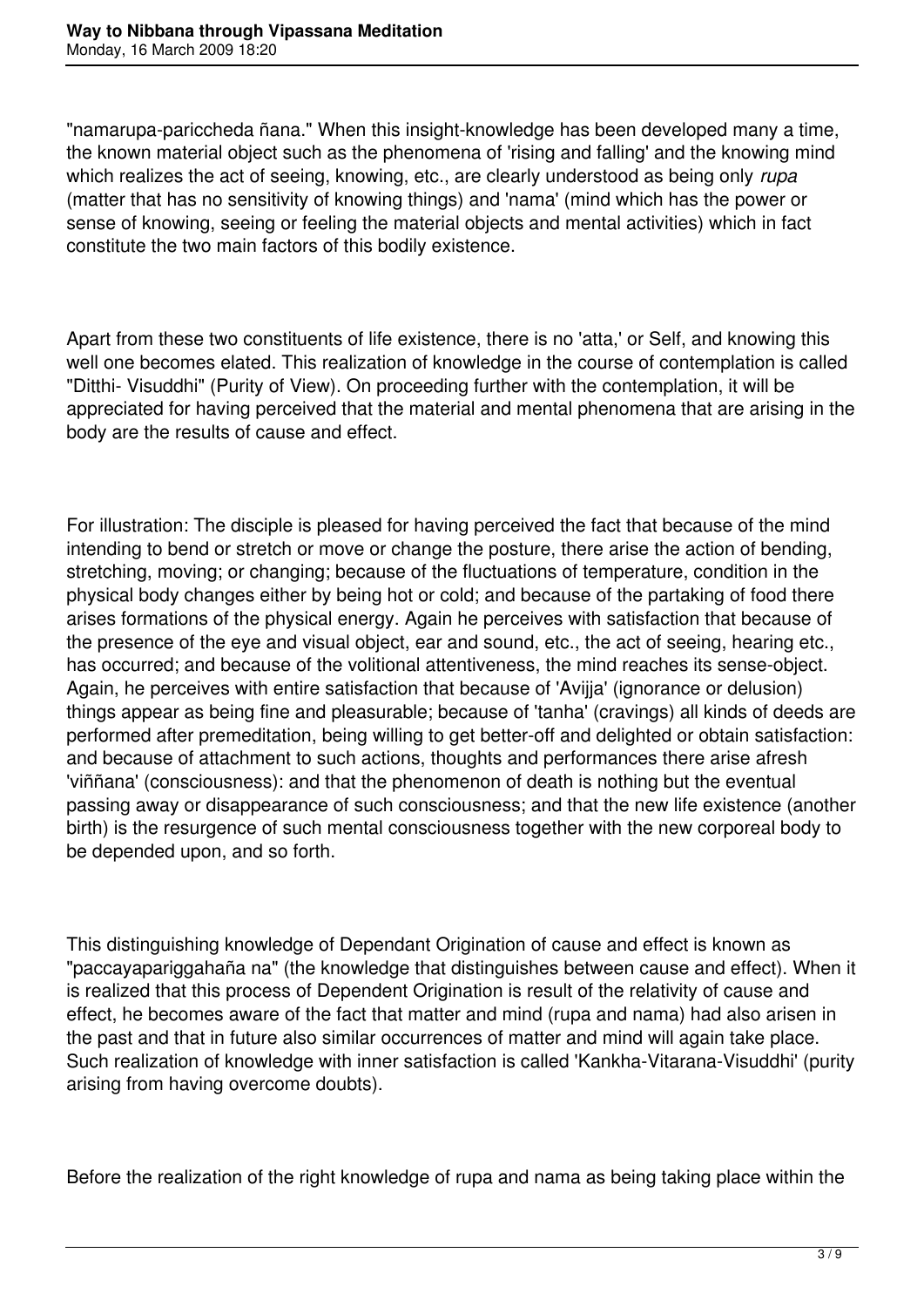law of cause and effect, many sceptical doubts could have arisen as to whether there was such a thing as "I" or atta or "Self" in the past falsely viewing rupa and nama as 'atta' and a living entity! And that doubts may arise whether "I" come into existence only now and whether "I" in the sense of "Self" will exist hereafter, after death? Now that these sceptical doubts cannot possibly arise. It means that such doubts have been overcome. On proceeding further with the contemplation it will be observed that all rupa and nama arise and pass away at every moment of contemplation.

For this reason the phenome nal nature of their impermanence will be known and appreciated. This is "Anicca-sammasana-ñana." (Insight into the impermanent nature of phenomena). It will also be observed and perceived that the natural phenomena of rupa and nama are constantly taking place and that this arising and passing away of matter and mind have incessantly caused sufferings, and therefore, they are neither pleasant nor reliable, and are terribly miserable and distressing. This is "Dukkha-sammasana-ñana" (Insight into ill-condition). Realizing the fact that these conditioned things are happening on their own volition and that their phenomenal occurrences do not follow the dictates of one 's own will, they are observed and perceived as neither "atta" nor "Self" but merely "anatta" (Not-self). This is "Anatta-sammasanaña na" (Insight into non-atta or non-self). After having made an analytical observation and reflection on these facts with entire satisfaction, the disciple proceed with his contemplation as usual without further reflection. At this stage, he will clearly perceive the beginning of the arising of sensation towards the sense-object at every moment of his contemplation. He will also perceive the coming to an end of this sensation which is completely severed. At this juncture there may arise many other strange happenings, such as:

# **Ten Imperfections of Insight**

- (1) mental visions of brilliant or bright light
- (2) arising of rapturous feelings
- (3) arising of feelings of calmness
- (4) strong devotional feelings relating to Buddha and Dhamma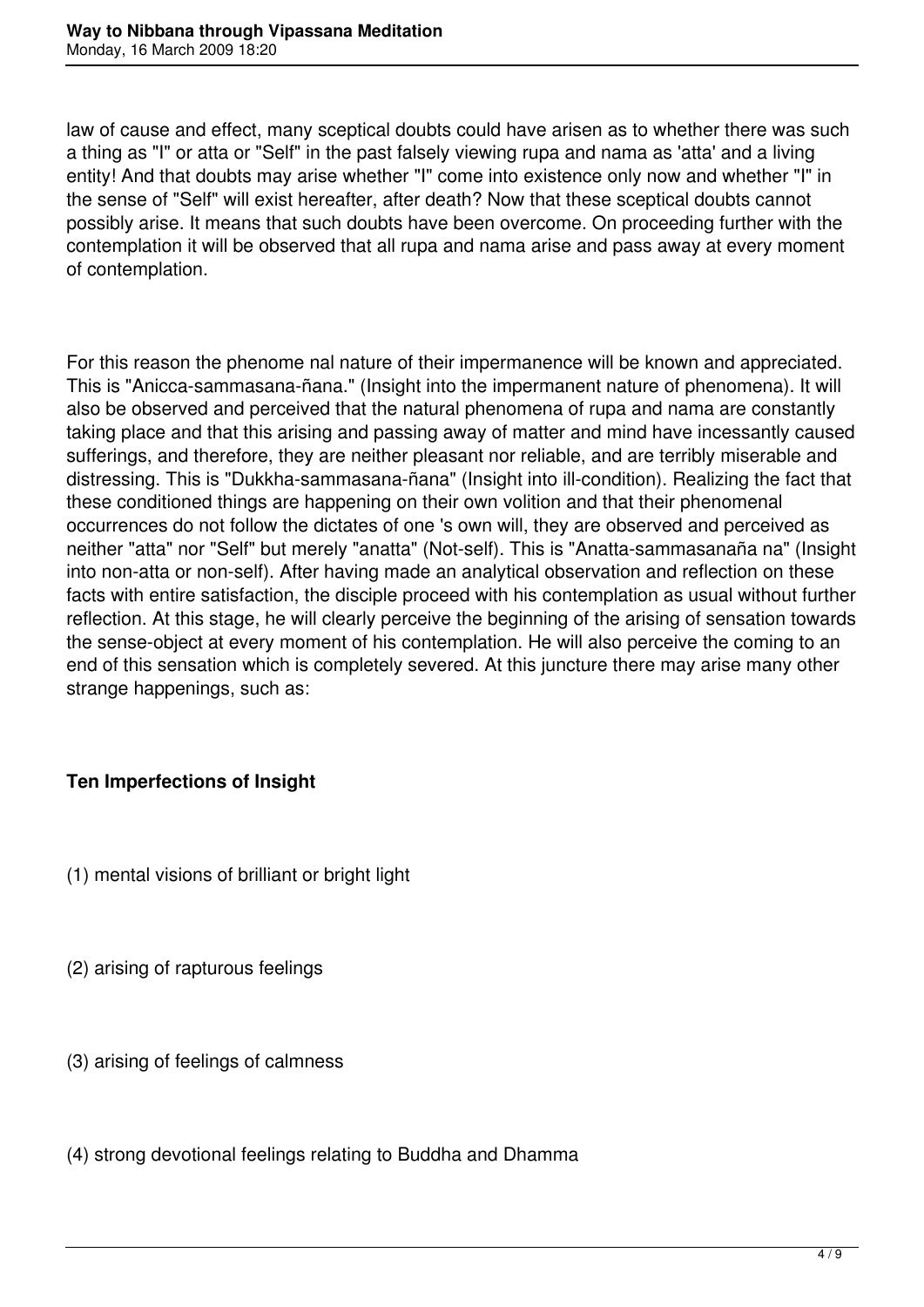(5) great enthusiasm to carry out the practice of meditation

(6) joyful feelings

(7) extremely rapid, clear and purified perception of senseobjects

(8) the capability of practising mindfulness without missing to note any sensation that needs be contemplated.

(9) the capability to contemplate automatically without making particular effort.

(10) feeling of subtle pleasure in the contemplation.

The meditator (disciple) is so much encouraged and elated that he cannot remain mute and cannot help recounting his experiences. This is just an initial or immature stage of "Udayabbhaya-ñana" and a misconception of "maggañana." In fact, it is only through the knowledgeable experience of the scriptural texts or the instructions of the meditation teacher that decision should be arrived at with faith whether such vision of brilliant light, etc., are not the true Enlightenment and that spiritual enlightenment can be achieved only by contemplating continuously on all material and mental phenomena that arise, through the practice of Vipassana.

The making of such a decision is known as Maggamagga-ñanadassana- visuddhi" (Purity of insight into right and wrong paths). After having come to this decision if the contemplation is carried on in continuity, those feelings of contentment and satisfaction and mental visions of light will gradually decrease, and the perception of the objects will become clearer and clearer with awareness.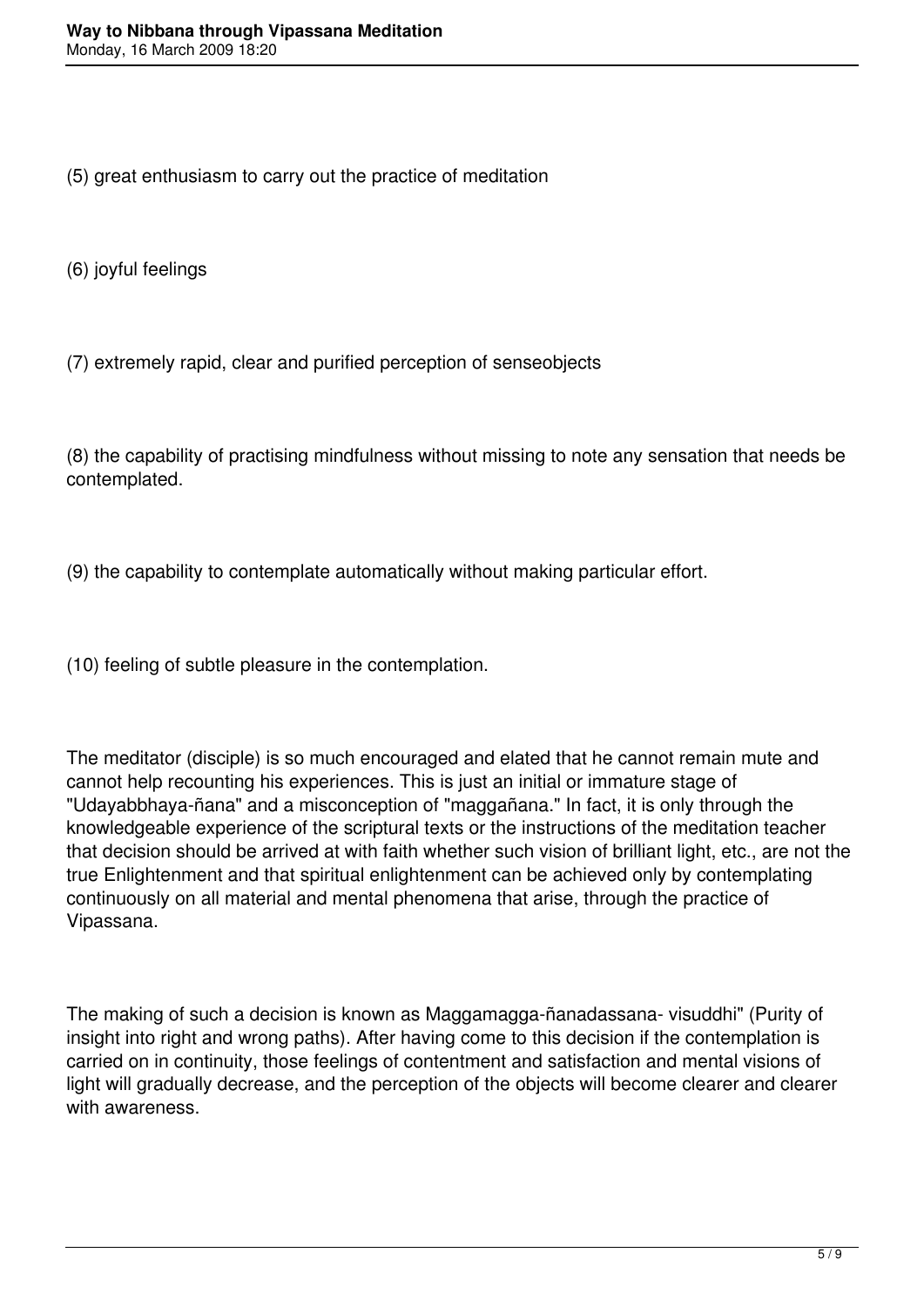The gradual arising and dissolution of numerous phenomena with all their movements taking place at a snail pace will be clearly perceived fragment by fragment, in the course of a single act of bending or stretching the arm or the leg or of taking a step, before it even reaches from one stage of a series of movement to another, that is, without reaching the end of a chain in the consecutive movements of the limb from one position to another. This knowledge is the mature form of "Udayabbhaya-ñana," flawlessly free from 'Upakkilesa' (impurities). When this 'ñana' has gained more strength, the perception of the phenomenal sense-objects becomes accelerated. Therefore, the end-vanishing of the sense- feelings is more clearly manifested and becomes more noticeable than the beginning of their arising.

Then, all sense-objects would appear as if they have already vanished. Forms and shapes of hand, leg, head, body, etc., are no longer perceived and are found to be fading away followed by dissolution every time contemplation is made. It is also perceived with awareness that even the contemplating mind along with its objects of contemplation vanishes one after the other immediately in succession. This knowledge and awareness of the process of vanishing in pairs of the sense-object and the knowing mind at every moment of contemplation is called "Bhanga-ñana" (Insight into the dissolution of things).

Having perceived that both the knowing mind and the phenomenal sense-objects are constantly passing away, there arises the knowledge that they are really frightful. This knowledge is, however, viewed with pleasure. This is "Baya-ñana" (Awareness of frightful condition). Then there arises the realization of the fact that these psycho-physical phenomena so rapidly dissolving are undesirable being faulty and defective in nature. This is "Adinava- ñana" (Insight into unsatisfactory condition). On proceeding with the contemplation, awareness of the unattractive and boring nature of things takes place.

This is "Nibbida- ñana" (Insight into wearisome condition). Then, knowledge or awareness also occurs looking forward to escape from the misery and sufferings brought about by those phenomena of arising and passing away of rupas and namas, and thinking at the same time that it would be better if these physical and mental phenomena cease to exist altogether. This knowledge is "Muccitu-kamyata- ñana" (Knowledge or insight arising from desire to escape).

At this stage, as contemplation is carried on with most anxiousness for an escape (deliverance), a clear perception of 'anicca,' 'dukkha' and 'anatta' would arise. In particular, the nature of dukkha, sufferings, may be perceived very convincingly. This is "Patisankha- ñana" (Insight arising out of further contemplation). When this 'Patisankha- ñana' is fully strengthened, contemplation and awareness become automatic and proceed on its own like the machine of a clock. It proceeds contemplating on objects with equanimity, i.e., superficially taking notice of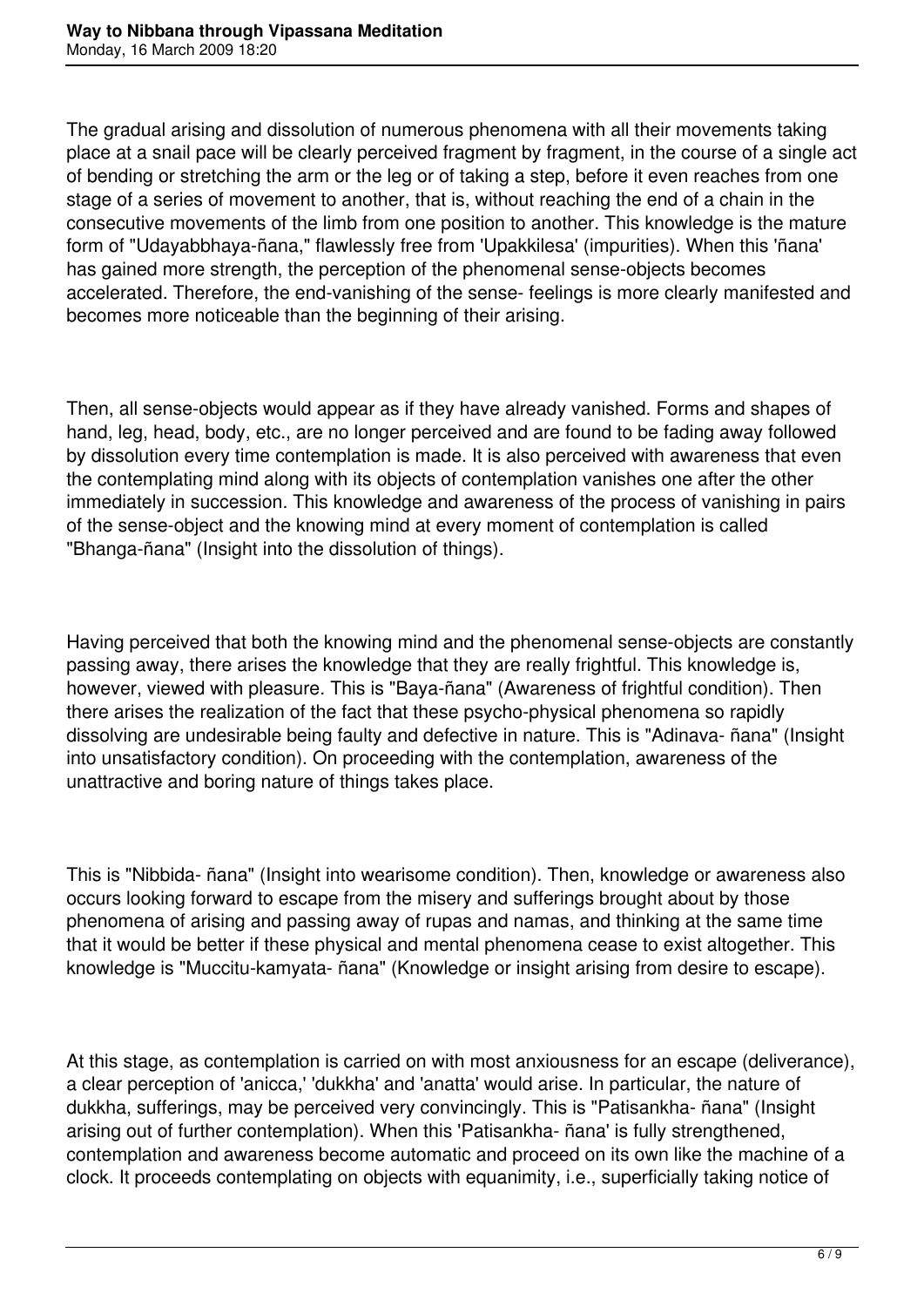them, and avoiding to pursue the arising of good or bad sensations. It is so very delicate and gentle. Such contemplation may go on automatically with awareness as it gains momentum for one hour, two ho urs or three hours.

Even though it may last so long, there will be no tiredness or exhaustion. The realization of the true nature of the objects of contemplation without exertion and without pursuing good or bad sensations in the course of the contemplation which lasts for a long time is "Sankharupekkhañana" (Knowledge or insight arising from viewing things with equanimity). While such realization is going on automatically, extremely fast and active knowledge reappears and this knowledge which advances with a big rush towards a noble path known as "Vutthana- magga" is called "Vutthana-gamini. vipassana- ñana" (Insight leading to elevation). That special knowledge appears with the realization that physical and mental phenomena which occur at the six sense-doors momentarily are impermanent, suffering and 'not-self' (anatta). The knowledge that arises at the last moment is "Anuloma- ñana" (Knowledge of adaptation) which consists of three 'javanas,' impulse moments, called 'Parikamma' (preparation), 'Upacara' (approach) and 'Anuloma' (adaptation).

This is the "Nana" that is gained in consonance or in harmony with the preceding eight "Vipassana- ñana" and subsequent "Magga- ñana" (Knowledge of the Path). Insights from the mature "Udayabbaya-ñana" to the "Anuloma-ñana" totalling nine in number are collectively known as "Patipada-ñana-dassana-visuddhi" (Purity of knowledge and insight arising from having followed the course of practice). After 'Anuloma-ñana,' there arises "Gotrabhu-ñana" (Knowledge overmastering kinship) which grasps the sensation towards Nibbana where the miseries and sufferings connected with rupa and nama entirely cease. This is the knowledge which severs the lineage of 'puthujjanas' (worldlings) and enters the lineage of the 'Ariyas' (Noble Ones).

# **Stream-Enterer**

Then, there arise "sotapatti Magga and Phala Ñana" (Insight wisdom arising from the Noble Path of Stream-winning and its Fruition) which realises Nibbana. The 'Maggañana' is called "Ñanadassana- visuddhi" (Purity of insight). The moment of arising of the 'magga and Phala Ñana' does not last even for a second. Then retrospective reflection of the peculiar experiences of the "Magga, Phala and Nibbana" takes place. This is "Paccavakkhana-ñana" (Insight of retrospection). One who has acquired knowledge up to the stage of 'paccavakkhana-ñana' seriatim to the procedure outlined above, is a "Sotapanna" (Stream-Winner). A Sotapanna is free from the following three 'Samyo janas' (fetters):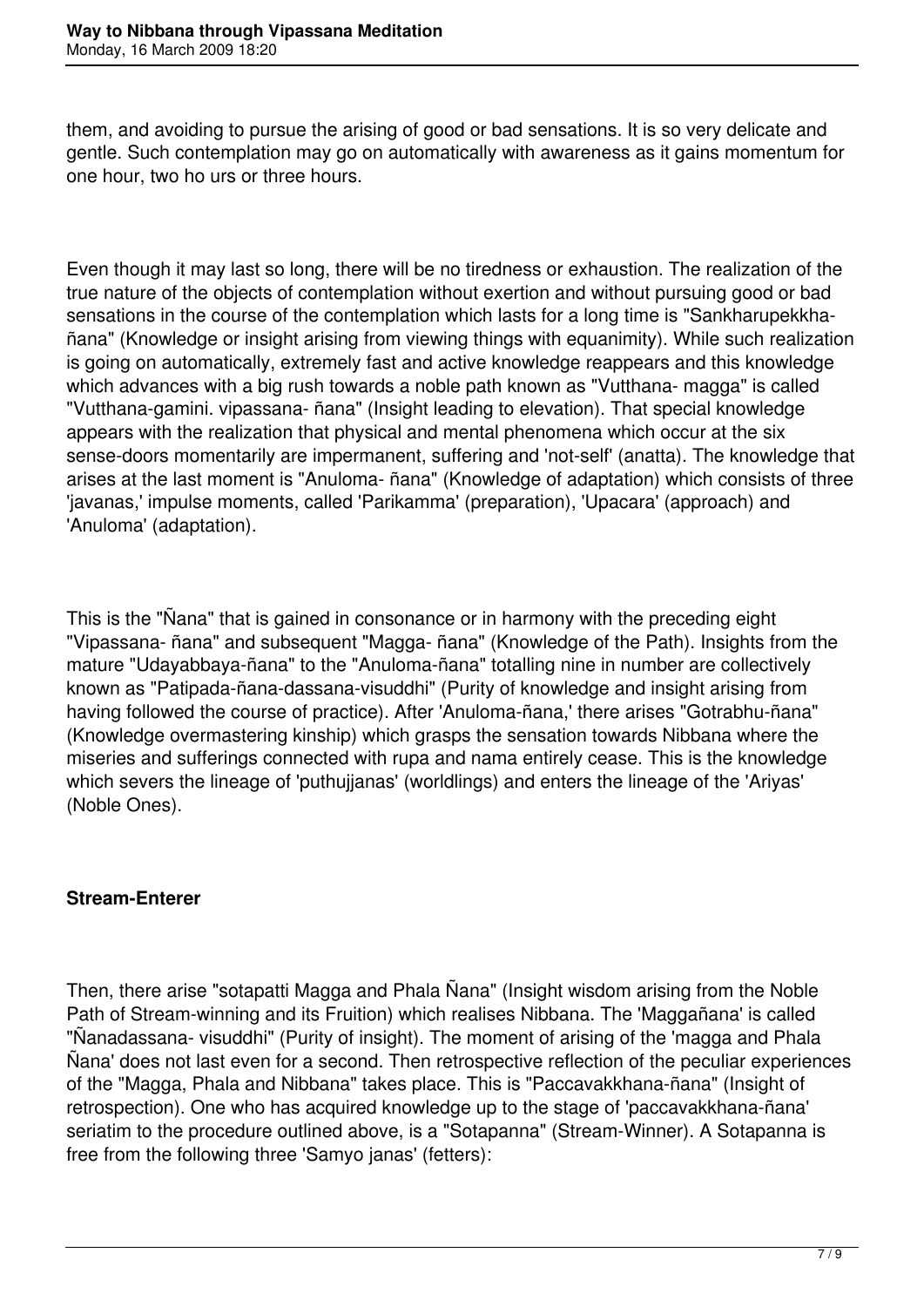(1) Sakkaya-ditthi-Erroneous view of matter and mind (rupa and nama) as a living substance, ego or 'self,' i.e., Personality Belief.

(2) Vicikiccha-Doubt or uncertainty of the belief about the Buddha, Dhamma, Sangha, and the discipline, and about the practice of moralities.

(3) Silabbata-paramasa-Belief in ritualism; wrong belief that methods other then that of cultivating the equalities of the (Eightfold) Ariya-magga (Noble Path) and developing vipassana insight will lead to Nibbana. Eternal Peace; Indulgence in wrongful rites and ceremonies.

Furthermore, in the case of a Sotapanna, his observance of the five precepts, morality, remains pure and unpolluted as a matter of course. For these reasons, a Sotapanna is liberated from the four Nether Worlds and after being reborn in the world of human beings and devas for seven existences at the most he will attain Arahatship in his last seventh existence and pass into Nibbana. If a Sotapanna practises vipassana meditation with a view to getting to the state of phala, which he has once acquired, he will reach 'phala-sammapatti' and remain in that state for a duration of five or ten minutes or half an hour or one hour as he may predetermine. If he is an adept in his practice of 'phala-sammapatti,' he can easily get himself absorbed in that state for a whole day or a whole night or longer.

If he carries out the contemplation of "Upadanakkhandhas" in the same manner aiming to realize the higher states of magga-phala to which he has not yet reached, vipassana-ñanas will be developed from the stage of Udayabbaya-ñana in the serial order as before, and on full maturity, he will realize Nibbana with the insight-knowledge of "Sakadagami-magga-phala" (Path and fruition leading to the state of the Once-Returner), and become a Sakadagami. (Once-Returner). A Sakadagami is free from coarse sensuous cravings (kamaraga) and coarse byapada' (illwill).

Therefore, a Sakadagami will attain arahatship and enter Nibbana only after two existences at the most, in the world of human beings and devas. When a Sakadagami carries out the practice of 'vipassana' with intention to reach the state of 'magga and phala' which he has once accomplished, he will achieve that state and if the practice of vipassana meditation is proceeded with in the same manner so as to realize the higher state of magga-phala, he will attain Nibbana with the insight of "Anagami-magga-phala" (Path and fruition leading to the state